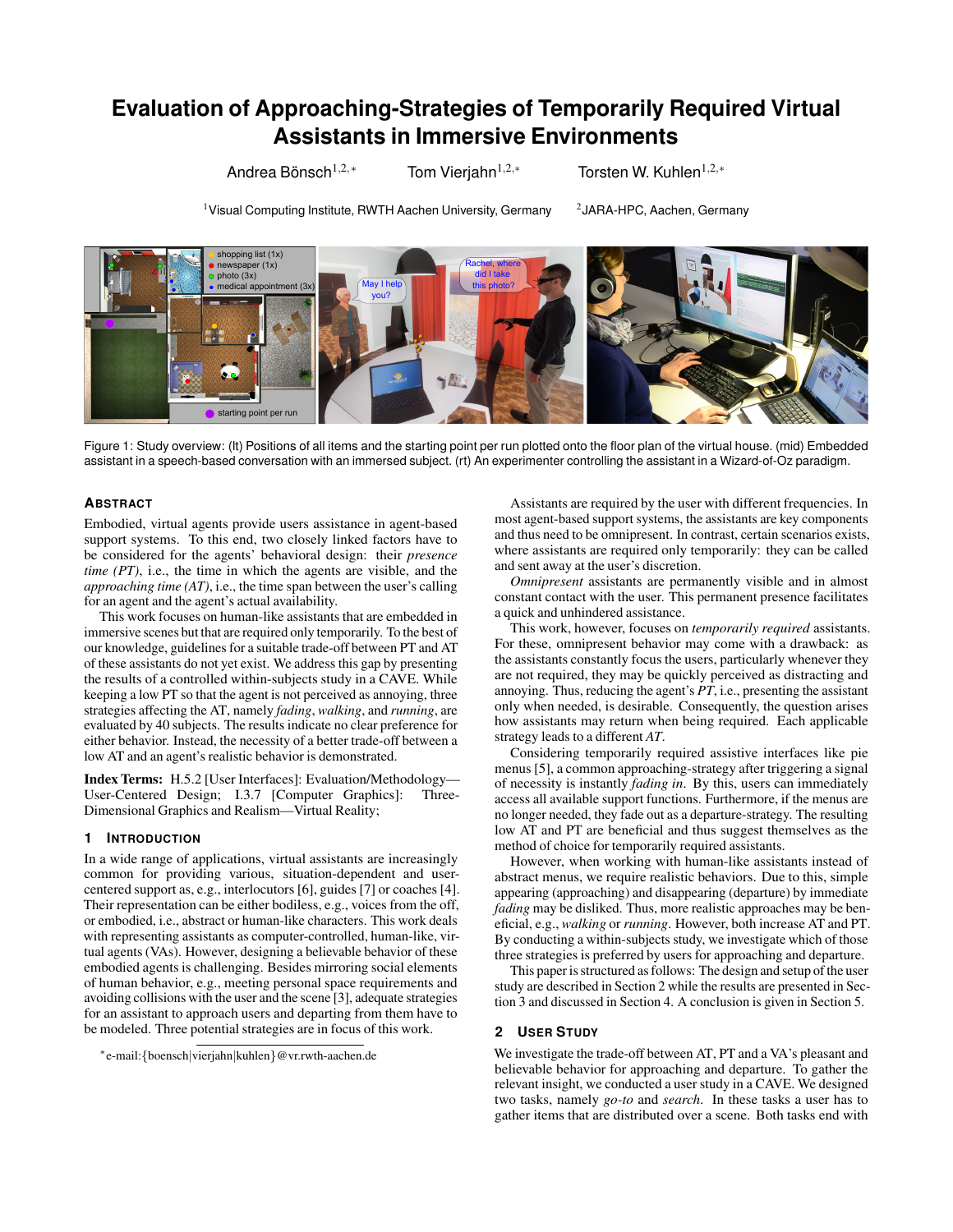a user-triggered conversation with the assistant. Three strategies for approaching are tested: immediate fading (*af ade*), walking (*awalk*), and running (*arun*). The departure always mirrors the approaching.

We expect the following hypotheses to be confirmed:

H1 *af ade is perceived as unrealistic.*

After users trigger a signal of necessity,  $a_{fade}$  ensures the instant appearance of the assistant. We expect users to consider this too unbelievable and unsettling for human-like assistants.

- **H2** For the approaching,  $a_{walk}$  and  $a_{run}$  are preferred over  $a_{fade}$ . This hypothesis is a direct consequence of H1: although  $a_{\text{fade}}$ provides the lowest AT and thus the quickest support, we expect users to tolerate a longer AT in favor of a more human-like VA. H3 *awalk is preferred over arun.*
- Our scenario is an indoor-scene, where people are typically walking instead of running around.
- H4 *af ade is preferred as the departure-strategy.* After the support has ended, we expect the users to focus back on their tasks, ignoring the environment. Therefore, a realistic departure-behavior of the VA is not required anymore. Furthermore, the low PT of fading is beneficial to prevent the assistant from hampering the user.

# **2.1 Apparatus**

We used a five-sided CAVE (four walls and floor) with the dimensions 5.25 $m \times$  5.25 $m \times$  3.30 $m$  ( $w \times d \times h$ ) providing a 360 $\degree$  horizontal field of regard. The subjects wore active stereo glasses, tracked at 60 Hz. An ART Flystick 2 was provided for navigation and interaction. A loudspeaker array in the CAVE's ceiling was used to play speech-based system commands as well as the assistant's verbal parts. Additionally, a microphone array and two security cameras enabled the experimenter to observe the fully immersed subjects. Provided with a cloned view through the subjects' tracked glasses, the experimenter was thus able to control the assistant in a Wizard-of-Oz paradigm, shown on the right of Figure 1.

#### **2.2 Virtual Environment and Task**

As shown in the left of Figure 1, our user study scenario is an elaborate, single-story house with five fully-furnished rooms and many items. Subjects had to interact with four of them: a shopping list, a newspaper, a photo, and a note of a medical appointment.

A female character, animated by means of SmartBody [8], is introduced as the computer-controlled assistant. She serves as interlocutor answering the subjects' questions regarding the aforementioned items (see middle of Figure 1). Technical limitations prevented us from using SmartBody's text-to-speech feature. Thus, we pre-generated the required sound files for the conversations using an online tool [1] (settings: US English, voice "Alice", medium speed). By this, the VA's voice, volume and pronunciation did not vary during the user study. For each message, several sound files with different wordings were prepared, facilitating diversified conversations. By using a Wizard-of-Oz paradigm the experimenter selected a situational sound file, resulting in believable conversations, however, lacking lip synchronization.

Subjects had to fulfill two tasks inside the immersive virtual environment (IVE), both ending with a short conversation with the assistant. In the first task, subjects performed a goal-oriented navigation (*sgo-to*) to either the shopping list or the newspaper. The positions of both items were announced before the user study. In the second task, subjects performed an explorative navigation (*ssearch*) to either the photo or the note of the medical appointment. The positions of both items were varied per run to ensure that actual searching was necessary. All positions of the four items and the subject's starting point for each run are plotted in the floor plan on the left of Figure 1. To instruct the subjects which item had to be gathered in the next run, a speechbased approach with a voice from the off was used. The required sound files were generated by the same online tool as before [1] (settings: US English, medium speed). This time we chose voice "John" to make the instructions clearly distinguishable from the conversations with the female assistant. In order to prevent an incorrect task execution, only the currently announced item was available per run.

After reaching an item, subjects confirmed its detection by ray-casting-based point-and-click approach using the Flystick. The click automatically triggered the appearance of the VA, who was not present during the initial phase of each task. We chose item-confirmation instead of a commercial implementation like calling the agent's name as trigger, to keep the required interaction of our subjects minimal. The assistant appeared using one of the three approaching-strategies, and a short conversation, in which the assistant engaged the subject in eye contact, started. After the assistant has asked an initial question (e.g., "May I help you?"), subjects had to ask a question regarding the corresponding task-item, e.g., where they took the photo. The assistant answered it. After the subjects had thanked for the support, the assistant disappeared, mirroring her previous approaching-strategy in the departure.

## **2.3 Experimental Design and Data Collection**

We chose a within-subjects design with two independent variables: (a) the subjects' task ( $s_{go-to}, s_{search}$ ) and (b) the VA's behavior ( $a_{fade}$ , *awalk*, *arun*). At the end of the approaching-strategy, the assistant was positioned within a reasonable distance to the user for the face-to-face conversation. For the walk and run behaviors, the respective start (approaching) and end (departure) points of the assistant's trajectories were located in the neighboring rooms. By this, her sudden appearance and disappearance was not seen by the subjects. Furthermore, the trajectories for approaching and departure varied in order to achieve a more human-like motion. For each behavior, both tasks were tested with both items, thus resulting in gathering all four items per behavior.

We used several data sets to evaluate our hypotheses. Per behavior, questions dealing with the perceived realism of the behavior and the level of satisfaction regarding the assistant's approaching time had to be answered. Additionally, subjects rated their perceived social presence of the assistant by means of the Social Presence Survey (SPS) [2]. After experiencing all three strategies, each behavior had to be rated separately according to certain criteria. In addition, preference on realism versus quick support and the preferred strategy for approaching and departure had to be given. Complementing free-text fields allowed to gain more insight into the subject's experiences. Questions regarding lip synchronization, preferences on variation of speech and trajectories or embodied vs. bodiless speech had to be answered. Besides, the subjects' rated their level of presence by means of the SUS presence questionnaire [9]. Finally, as we expected different preferences regarding the assistant's behavior depending on the time spent for the initial task, we measured the execution times per task.

#### **2.4 Procedure**

Prior to the study, the subjects were informed about the general procedure. The four items and the positions of the *sgo-to* items were introduced. Furthermore, the questions subjects had to ask their assistant about the items were presented and had to be memorized. After giving their informed consent, the subjects filled out a demographic questionnaire and entered the CAVE for a familiarization phase. They were asked to explore the house without a time limit. Neither the assistant nor the four items were present in the scene during this familiarization.

After finishing the familiarization phase, the user study began. The execution was divided into three blocks, one per behavior. In each block, subjects had to gather all four items once, resulting in two *sgo-to* and two *ssearch* task-runs. The three behavior blocks were tested in a randomized order and also the order of *sgo-to* and *ssearch* in a block was randomized. Each block was followed by a set of questions, which had to be answered by using the Flystick in the IVE.

After leaving the CAVE, subjects filled out a final questionnaire. In total, the user study took about 50 minutes per subject, of which about 24 minutes were spent fully immersed.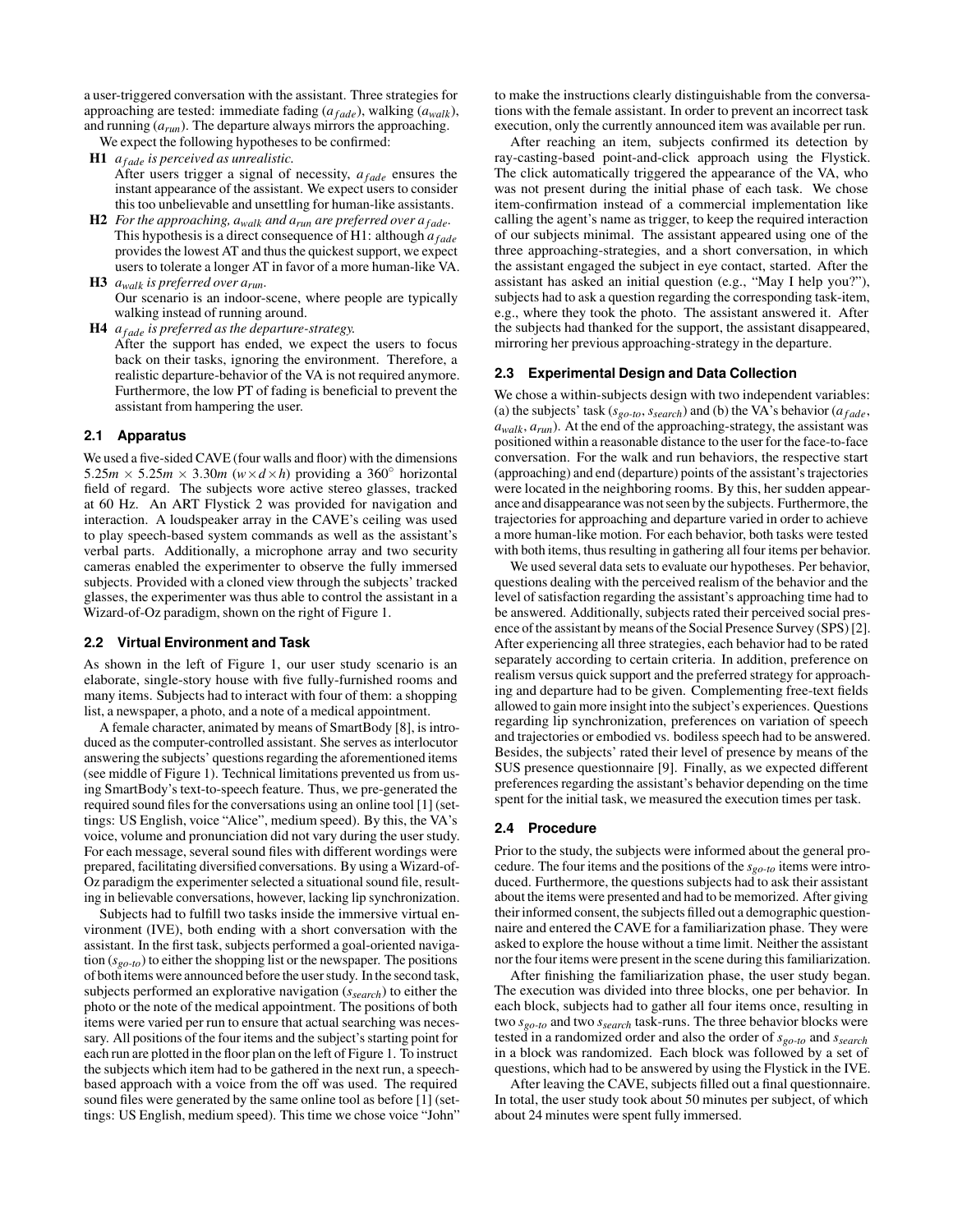|                                              |                  | answer frequencies | М                | SD               | significances                                                                                                                                                                               |          |
|----------------------------------------------|------------------|--------------------|------------------|------------------|---------------------------------------------------------------------------------------------------------------------------------------------------------------------------------------------|----------|
| Realistic<br>behavior                        | $a_{fade}$       |                    | 2.93             | 1.44             |                                                                                                                                                                                             |          |
|                                              | $a_{walk}$       |                    | $4.35 \mid 1.53$ |                  | ∤∗∗                                                                                                                                                                                         |          |
|                                              | $a_{run}$        |                    |                  | $3.63 \mid 1.58$ |                                                                                                                                                                                             |          |
| More rapid avail-<br>ability in $s_{go-to}$  | $a_{fade}$       |                    | 2.25             | 1.34             |                                                                                                                                                                                             |          |
|                                              | $a_{walk}$       |                    |                  | $4.58$   1.71    | $\{*\}$ ** $\}$ **                                                                                                                                                                          | )<br>} * |
|                                              | a <sub>run</sub> |                    |                  | $3.68$   1.58    |                                                                                                                                                                                             |          |
| More rapid avail-<br>ability in $s_{search}$ | $a_{fade}$       |                    | 2.40             | 1.37             |                                                                                                                                                                                             |          |
|                                              | $a_{walk}$       |                    |                  |                  | $\left\{ \begin{array}{l} 2.40 \\ 4.45 \end{array} \right\}$ +* $\left\{ \begin{array}{l} 1.3 \\ 1.66 \end{array} \right\}$ +* $\left\{ \begin{array}{l} 1.5 \\ 1.4 \end{array} \right\}$ + |          |
|                                              | $a_{run}$        |                    |                  | 3.70 1.59        |                                                                                                                                                                                             |          |
|                                              |                  |                    |                  |                  |                                                                                                                                                                                             |          |

Table 1: Results of subjects' ratings per assistant's behaviors regarding three questions on realism and approaching time.

strongly disagree  $\begin{array}{|c|c|c|c|c|c|c|c|c|} \hline 1 & 2 & 3 & 4 & 5 & 6 & 7 \\ \hline \end{array}$  strongly agree

∗∗ significant at .001 level, ∗ significant at .05 level, <sup>+</sup> non-significant trend at .1 level

## **2.5 Subjects**

Forty-four volunteers from the computer science department participated in our study. Due to technical problems regarding the visibility of items or the VA, we discarded data sets of four subjects. Thus, we have a population of forty subjects  $(32 \sigma, 8 \rho, \text{ages } M=25.5,$ *SD*=4.49). All of them were naïve to the purpose of the study. All had normal or corrected-to-normal vision, normal hearing, normal motor skills and fluent or at least basic English skills. Twenty-two subjects stated that they had used a CAVE never or only once before, e.g., in a short campus demo. Eighteen subjects worked professionally in a field related to Virtual Reality. Seven subjects had prior experiences with VAs embedded as assistants.

## **3 ANALYSIS AND RESULTS**

For evaluation, we used the proposed 7-point Likert scales for the standardized questionnaires (SPS: -3=strongly disagree to 3=strongly agree, SUS: 1 to 7). Our own complementing questions had either a 7-point scale (1 to 7) or several response options (e.g., "yes vs. no" or the three behaviors), from which exactly one had to be chosen.

For all tests, a significance level of 0.05 was used. Furthermore, we analyzed the 7-point scale results as follows: A one-way ANOVA was used, followed by Tukey's HSD post-hoc tests to analyze significant effects. However, when Levene's test indicated that the assumption of homogeneity of variances was violated, Welch's ANOVA was used. When appropriate, Games-Howell post-hoc tests were then used to analyze significant effects.

Subjects were asked to rate their experience per behavior according to three statements on a 7-point Likert scale from 1=strongly disagree to 7=strongly agree, summarized in Table 1. For S1 (*I perceive my assistant's behavior as realistic.*) subjects perceived  $a_{\text{fade}}$  as highly significantly (*F*2,117=8.83, *p*<.001) less realistic than *awalk*. Besides, a non-significant trend favoring *awalk* over *arun* with *p*=.087 was revealed. For S2 (*I expect a more rapid availability of my assistant in the go-to task.*), subjects expected the VA to appear highly significantly (*F*2,117=23.0, *p*<.001) faster in *awalk* and *arun* compared to  $a_{\text{fade}}$ . Furthermore, they expected the VA to appear significantly faster (*p*=.043) in *awalk* compared to *arun*. Finally, for S3 (*I expect a more rapid availability of my assistant in the search task.*), subjects also expected the VA to appear highly significantly  $(F_{2,117} = 18.0, p < .001)$  faster in  $a_{walk}$  and  $a_{run}$  compared to  $a_{fade}$ . In addition, there is a non-significant trend (*p*=.081), favoring a quicker appearance in *awalk* compared to *arun*.

We computed the SPS score [2] as sum of the five individual SPS ratings per VA's behavior. In order to have a consistent terminology throughout the study, we adapted the items by replacing "person" by "assistant" if applicable. There is no significant difference between *af ade* (*M*=5.70, *SD*=4.30), *awalk* (*M*=5.18, *SD*=4.94) and *arun* (*M*=6.33, *SD*=5.08), with *M* denoting the mean and *SD* denoting the standard deviation.

Table 2: Results of subjects' ratings per VA's behaviors regarding five opposing statements known from questionnaires for software tools.

|             | answer frequencies |                |   |                |   |   |            | М    | <b>SD</b> | significances |
|-------------|--------------------|----------------|---|----------------|---|---|------------|------|-----------|---------------|
| unlikeable  | $a_{fade}$         |                |   |                |   |   |            | 4.43 | 1.55      |               |
|             | $a_{walk}$         |                |   |                |   |   | pleasing   | 5.08 | 1.27      | $\ast$        |
|             | $a_{run}$          |                |   |                |   |   |            | 5.13 | 1.17      |               |
|             | $a_{fade}$         |                |   |                |   |   |            | 5.38 | 1.39      |               |
| inefficient | $a_{walk}$         |                |   |                |   |   | efficient  | 3.98 | 1.80      | ∤∗∗           |
|             | a <sub>run</sub>   |                |   |                |   |   |            | 4.55 | 1.84      |               |
| obstructive | $a_{fade}$         |                |   |                |   |   |            | 5.03 | 1.53      |               |
|             | $a_{walk}$         |                |   |                |   |   | supportive | 5.03 | 1.42      |               |
|             | $a_{run}$          |                |   |                |   |   |            | 5.03 | 1.33      |               |
|             | $a_{\text{fade}}$  |                |   |                |   |   |            | 5.90 | .087      |               |
| unreliable  | $a_{walk}$         |                |   |                |   |   | reliable   | 5.50 | .96       |               |
|             | $a_{run}$          |                |   |                |   |   |            | 5.50 | 1.20      |               |
| human-like  | $a_{\text{fade}}$  |                |   |                |   |   |            | 5.03 | 1.58      |               |
|             | $a_{walk}$         |                |   |                |   |   | technical  | 3.68 | 1.66      | }∗            |
|             | $a_{run}$          |                |   |                |   |   |            | 4.28 | 1.88      |               |
|             |                    | $\overline{2}$ | 3 | $\overline{4}$ | 5 | 6 | abstention |      |           |               |

∗∗ significant at .001 level, ∗ significant at .05 level

Table 3: Results of subjects' preference rating on assistant's *realistic behavior vs. quick support* by the assistant.

|                                     | answer frequencies |  |  |  |  |  |  |                                        |  | $M \mid SD$ signif. |
|-------------------------------------|--------------------|--|--|--|--|--|--|----------------------------------------|--|---------------------|
| realism of behavior                 |                    |  |  |  |  |  |  | quick support $\boxed{4.03 \mid 2.19}$ |  |                     |
| legend: $1 \ 2 \ 3 \ 4 \ 5 \ 6 \ 7$ |                    |  |  |  |  |  |  |                                        |  |                     |

Table 4: Subjects' preferences for approaching and departure.

|             |                             |    | behavior                                             |   | significances abstention |  |
|-------------|-----------------------------|----|------------------------------------------------------|---|--------------------------|--|
|             |                             |    | $a_{\text{fade}}$ $a_{\text{walk}}$ $a_{\text{run}}$ |   |                          |  |
| approaching |                             | 14 |                                                      |   |                          |  |
|             | $s_{go-to}$<br>$s_{search}$ | 14 |                                                      |   |                          |  |
| departure   | $s_{go-to}$                 | 14 | 20                                                   | ∗ |                          |  |
|             | Ssearch                     |    |                                                      | ∗ |                          |  |
| . .         |                             |    |                                                      |   |                          |  |

∗ significant at .05 level

After experiencing all three behaviors, we asked the subjects for ratings according to pairs of opposing statements known from questionnaires for software tools. Again, a 7-point scale was used. The results are summarized in Table 2. Subjects rated *arun* significantly  $(F_{2,77,1}=3.19, p=.045)$  more pleasing than  $a_{\text{fade}}$ . They rated  $a_{\text{fade}}$ highly significantly (*F*2,117=6.9, *p*<.001) more efficient than *awalk*. Finally, they rated  $a_{walk}$  significantly more human-like than  $a_{fade}$ (*F*2,117=6.3, *p*=.002). For the remaining pairs (*obstructive vs. supportive* and *unreliable vs. reliable*), we found no significant differences.

Additionally, we asked the subjects to do a trade-off on a 7-point scale between *the realism of the assistant's behavior*(1) and *quick support* (7) (see Table 3). A One-Sample t-test revealed no significance.

Examining potentially different preferences between approach and departure for *sgo-to* and *ssearch* was done by means of explicit queries. The results are presented in Table 4. A One-Sample Chi-Square test per row revealed that the frequencies of the preferred behaviors differed significantly across the departure tasks (*pgo-to*=.012, *psearch*=.007), favoring *awalk*.

The lack of the assistant's lip synchronization was not recognized by seven subjects, three didn't give a statement. Judging from some written comments, this missing lip synchronization during the female voice playback had a negative influence on the assistant's realism.

The variation in the conversation was recognized by 28 subjects. 26 of them reported that they liked it. Furthermore, 28 subjects liked the varying trajectories in *awalk* and 26 in *arun*. One subject abstained from answering both trajectory-related questions. The remaining subjects disliked the variation.

We asked whether the subjects preferred a VA or a voice from the off for speech-based conversations. 35 subjects voted for the VA, 5